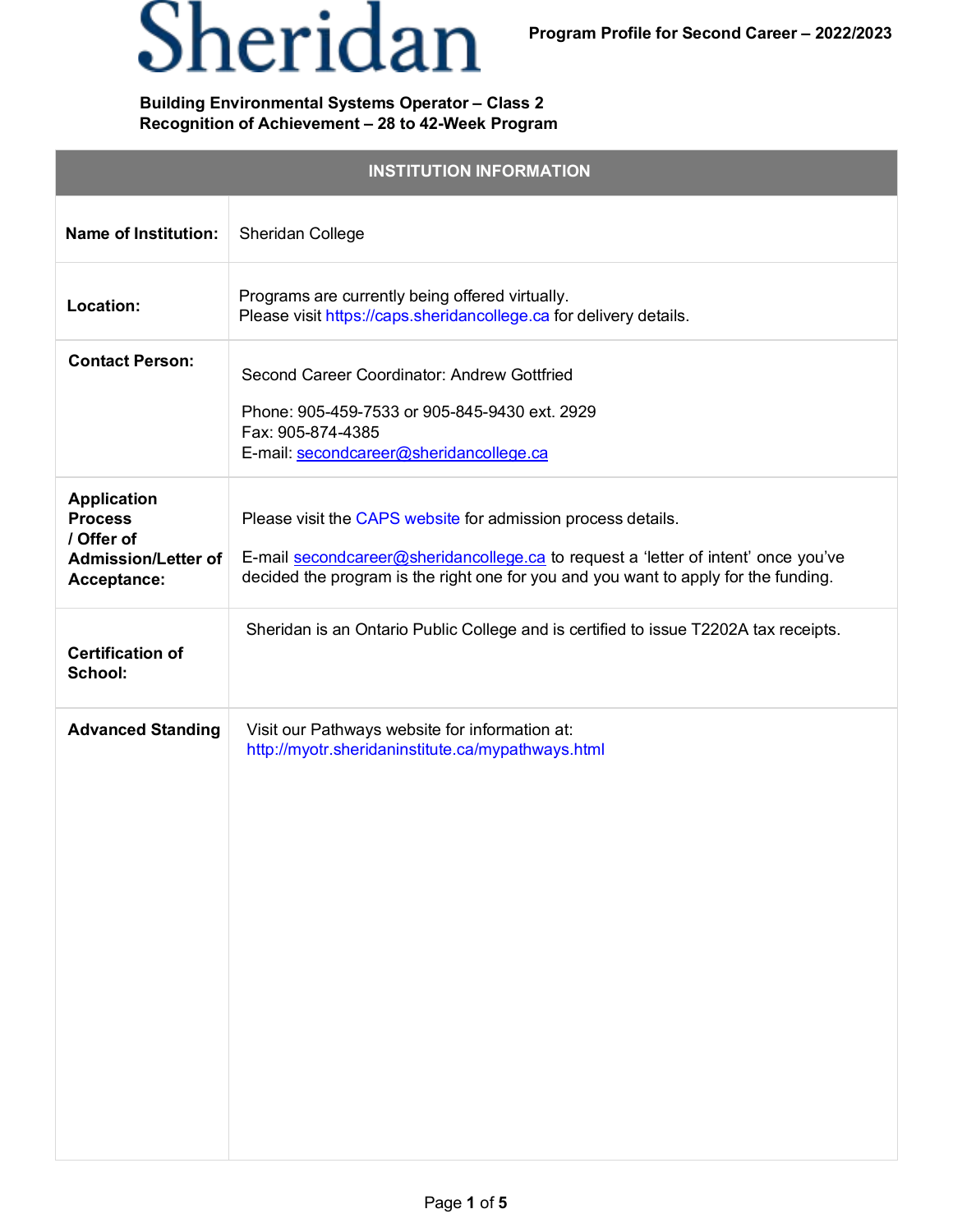**PROGRAM INFORMATION**

| Program Name/<br><b>Credential:</b>                                                      | Building Environmental Systems Operator - Class 2 / Recognition of Achievement                                                                                                                                                                                                                                                                                                     |  |
|------------------------------------------------------------------------------------------|------------------------------------------------------------------------------------------------------------------------------------------------------------------------------------------------------------------------------------------------------------------------------------------------------------------------------------------------------------------------------------|--|
| <b>Program-Specific</b><br><b>Admission</b><br><b>Requirements:</b>                      | https://caps.sheridancollege.ca/products/building-environmental-systems--class-2.aspx                                                                                                                                                                                                                                                                                              |  |
| <b>Program Offered</b><br><b>SEPTEMBER 2022</b><br><b>Start/End dates by</b><br>semester | May 8, 2023<br>Sept. 12, 2022<br>Jan. 9, 2023<br>$\overline{\mathbf{2}}$<br>3<br>1<br>To<br>To<br>To<br>Dec. 16, 2022<br>Aug. 11, 2023<br>Apr. 14, 2023                                                                                                                                                                                                                            |  |
| <b>Offered</b><br>Program<br><b>JAN 2023</b><br><b>Start/End dates by</b><br>semester    | Jan. 9, 2023<br>May 8, 2023<br>Sept 12, 2023<br>3<br>$\overline{2}$<br>$\mathbf{1}$<br>To<br>To<br>To<br>Apr. 14, 2023<br>Aug. 11, 2023<br>Dec 16, 2023                                                                                                                                                                                                                            |  |
| <b>Program Offered</b><br><b>MAY 2023</b><br><b>Start/End dates by</b><br>semester       | May 8, 2023<br>Sept 12, 2023<br>Jan. 9, 2024<br>3<br>2 <sup>1</sup><br>$\mathbf{1}$<br>To<br>To<br>To<br>Aug. 11, 2023<br>Dec 16, 2023<br>Apr. 16, 2024                                                                                                                                                                                                                            |  |
| Program Length/<br><b>Hours/Weeks:</b>                                                   | Program duration (weeks): 28-42<br>Total instructional hours: 294<br>Programs starting in September have a holiday break of approximately 3 weeks.<br>Programs starting in January and May run continuously over 8 months (no summer break), with<br>two weeks between semesters.<br>Students will be notified about their class schedule prior to the beginning of each semester. |  |
| <b>Class Size:</b>                                                                       | Approximately 35                                                                                                                                                                                                                                                                                                                                                                   |  |
| <b>Course Outline:</b>                                                                   | https://www.sheridancollege.ca/programs/courses/course-outline-search                                                                                                                                                                                                                                                                                                              |  |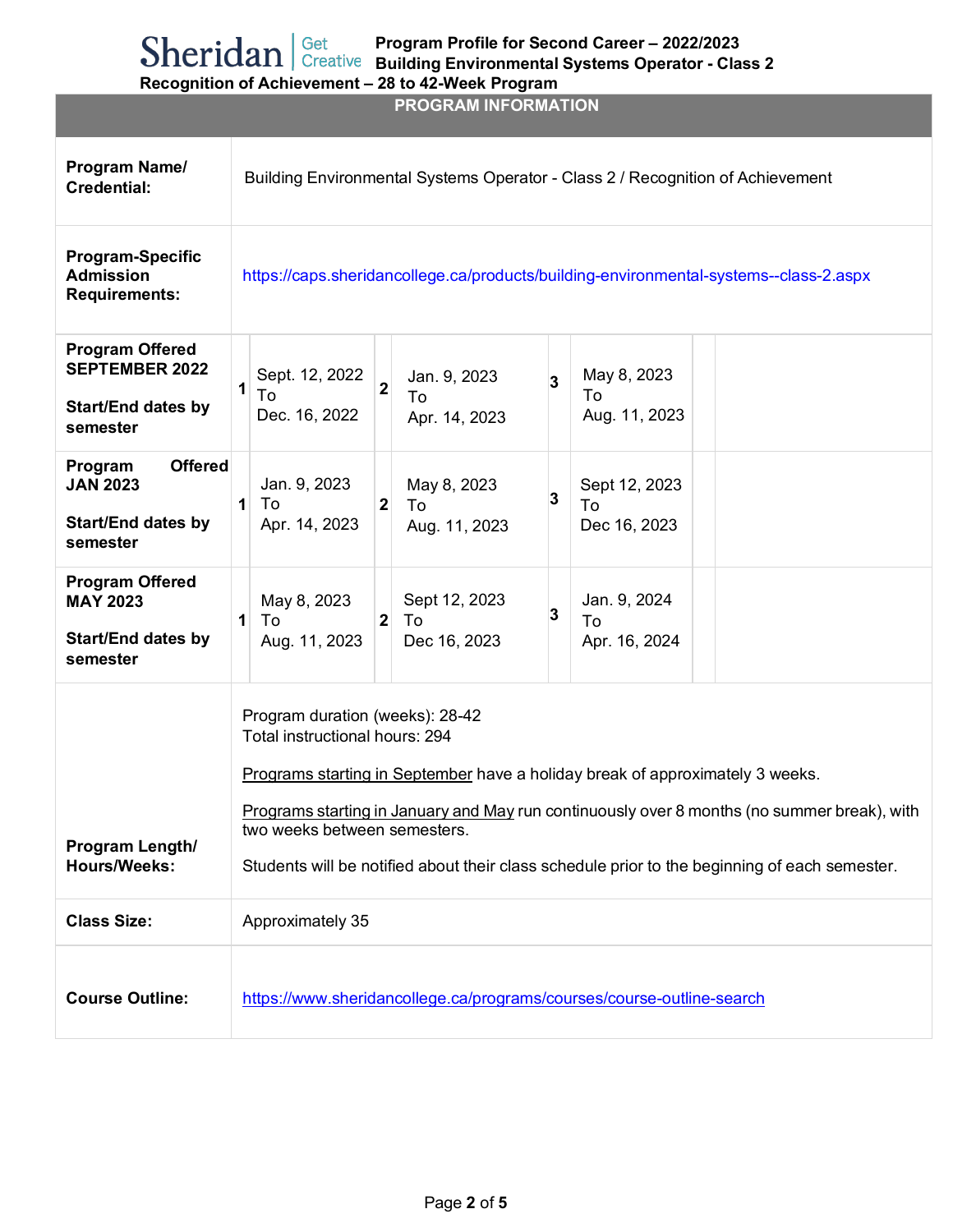| <b>Annual Tuition:</b><br>(applicable at time<br>of publication -<br>subject to change<br>without notice) | \$1840.86<br>https://caps.sheridancollege.ca/products/building-environmental-systems--class-2.aspx<br>Tuition fees are regulated by the Ministry of Advanced Education and Skills Developmentand<br>a change could be made by action of the Ontario Government.<br>As the Fee Guide is prepared in advance, Sheridan reserves the right to make changes<br>due to errors and omissions. Additional fees will apply for some programs with a modified<br>curriculum. All information provided is current as of publication. |
|-----------------------------------------------------------------------------------------------------------|----------------------------------------------------------------------------------------------------------------------------------------------------------------------------------------------------------------------------------------------------------------------------------------------------------------------------------------------------------------------------------------------------------------------------------------------------------------------------------------------------------------------------|
| Parking:<br>(applicable at time<br>of publication -<br>subject to change<br>without notice)               | https://epark.sheridancollege.ca/                                                                                                                                                                                                                                                                                                                                                                                                                                                                                          |
| <b>Book Costs:</b><br>(applicable at time<br>of publication -<br>subject to change<br>without notice)     | \$385                                                                                                                                                                                                                                                                                                                                                                                                                                                                                                                      |
| <b>Other Costs:</b>                                                                                       | Ancillary fees - \$286.3                                                                                                                                                                                                                                                                                                                                                                                                                                                                                                   |
| <b>Payment Policy for</b><br><b>Second Career:</b>                                                        | Purchase your course from our CAPS website when the courses become available and<br>provide your receipt to your ministry.                                                                                                                                                                                                                                                                                                                                                                                                 |
| <b>Withdrawal/Refund</b><br><b>Policy</b>                                                                 | For refunds or withdrawals, please visit: https://caps.sheridancollege.ca/student-<br>guide/transfers-refunds-and-withdrawals.aspx<br>Please note: As a Second Career-funded student, all refunds are to be returned to your<br>funder.                                                                                                                                                                                                                                                                                    |
| <b>Your Second Career</b><br>and Career<br><b>Opportunities:</b>                                          | Graduates of this program will demonstrate the ability to operate heating systems, air<br>conditioning, refrigeration units and electrical systems. They will also learn air handling,<br>preventive and corrective maintenance and study water treatment programs.                                                                                                                                                                                                                                                        |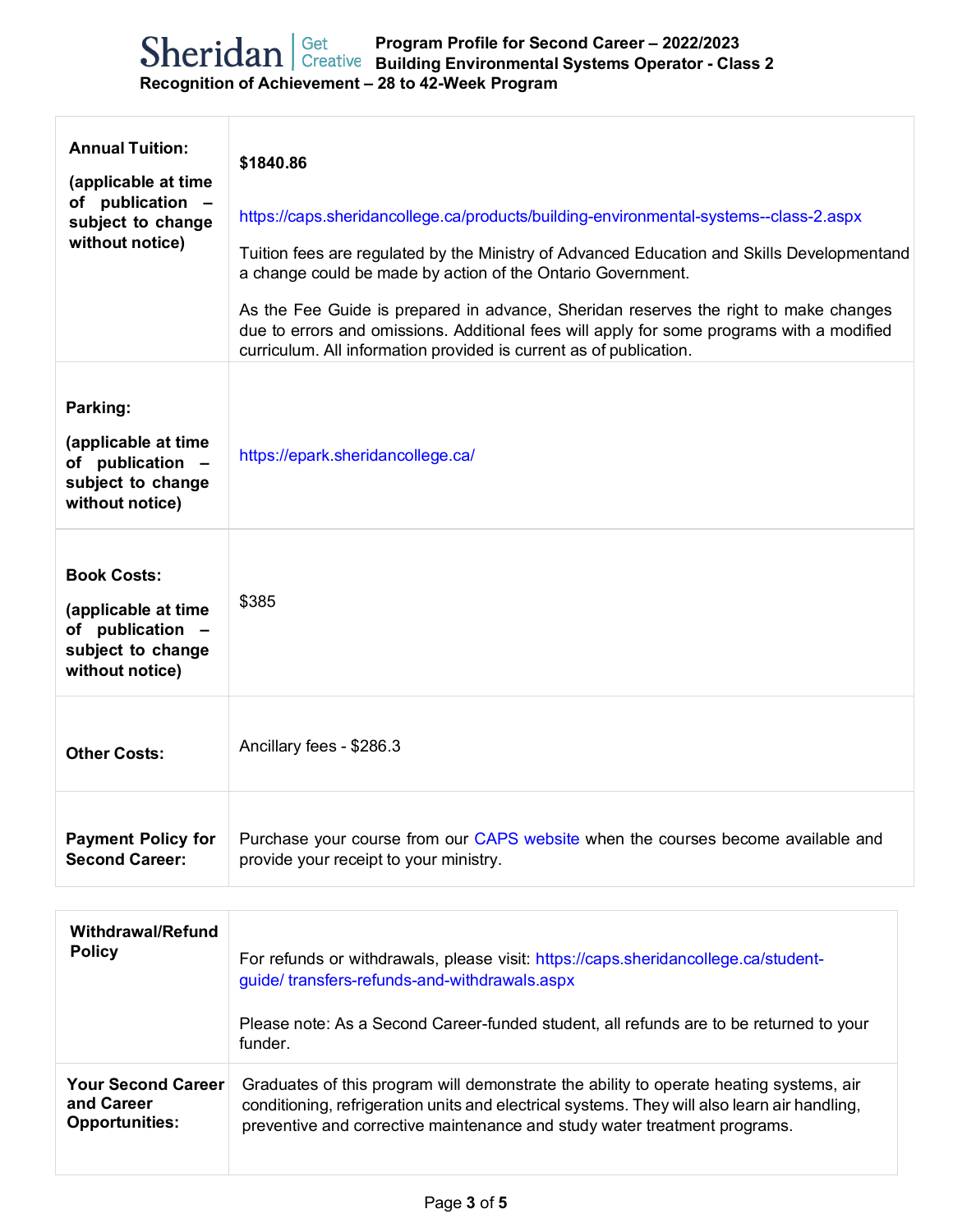|  | $\text{Sheridan}$ Get Program Profile for Second Career - 2022/2023<br>Sheridan Creative Building Environmental Systems Operator - Class 2<br>Recognition of Achievement - 28 to 42-Week Program |
|--|--------------------------------------------------------------------------------------------------------------------------------------------------------------------------------------------------|
|  | <b>identify the</b> $\cdot$ Training to operate a healthy, energy efficient and economically viable build                                                                                        |

| Please identify the<br>main skill learners<br>can expect to gain<br>upon completion of<br>the micro-credential | • Training to operate a healthy, energy efficient and economically viable building<br>in any sector. This class includes electives involving hospitals.                                                                                                                                                                                                                                                                                                                     |  |
|----------------------------------------------------------------------------------------------------------------|-----------------------------------------------------------------------------------------------------------------------------------------------------------------------------------------------------------------------------------------------------------------------------------------------------------------------------------------------------------------------------------------------------------------------------------------------------------------------------|--|
| <b>Method of</b><br>Instruction:                                                                               | Online/virtual classroom                                                                                                                                                                                                                                                                                                                                                                                                                                                    |  |
| <b>Equipment</b><br><b>Availability:</b>                                                                       | Students will have access to computers in open access computer labs.                                                                                                                                                                                                                                                                                                                                                                                                        |  |
| <b>Instructor</b><br><b>Qualifications:</b>                                                                    | Our faculty is hired based on a combination of industry experience and<br>academic qualifications. Most faculty have relevant Master's degrees and/or<br>professional certifications where applicable.<br>Our faculty is provided with opportunities to engage in professional development to<br>ensure currency in their field and proficiency in teaching adults.                                                                                                         |  |
| <b>Curriculum Design:</b>                                                                                      | All programs are designed and kept up to date with input from Research and Innovation<br>teams which include representation from employers and industry organizations.<br>The Centre for Teaching and Learning at Sheridan oversees the design of new programs<br>and courses and maintains a schedule of program review to keep programs up to date.                                                                                                                       |  |
| <b>Evaluation of</b><br>Instructors,<br><b>Courses and</b><br>Programs:                                        | Students have the opportunity to complete a formal evaluation of the course and instructor<br>at the end of each course.<br>Public colleges must survey students, graduates and employers as mandated by the<br>Ministry of Advanced Education and Skills Development to obtain information on Key<br>Performance Indicators (KPIs). Please visit:<br>https://www.sheridancollege.ca/about/administration-governance/policies-accountability/<br>key-performance-indicators |  |